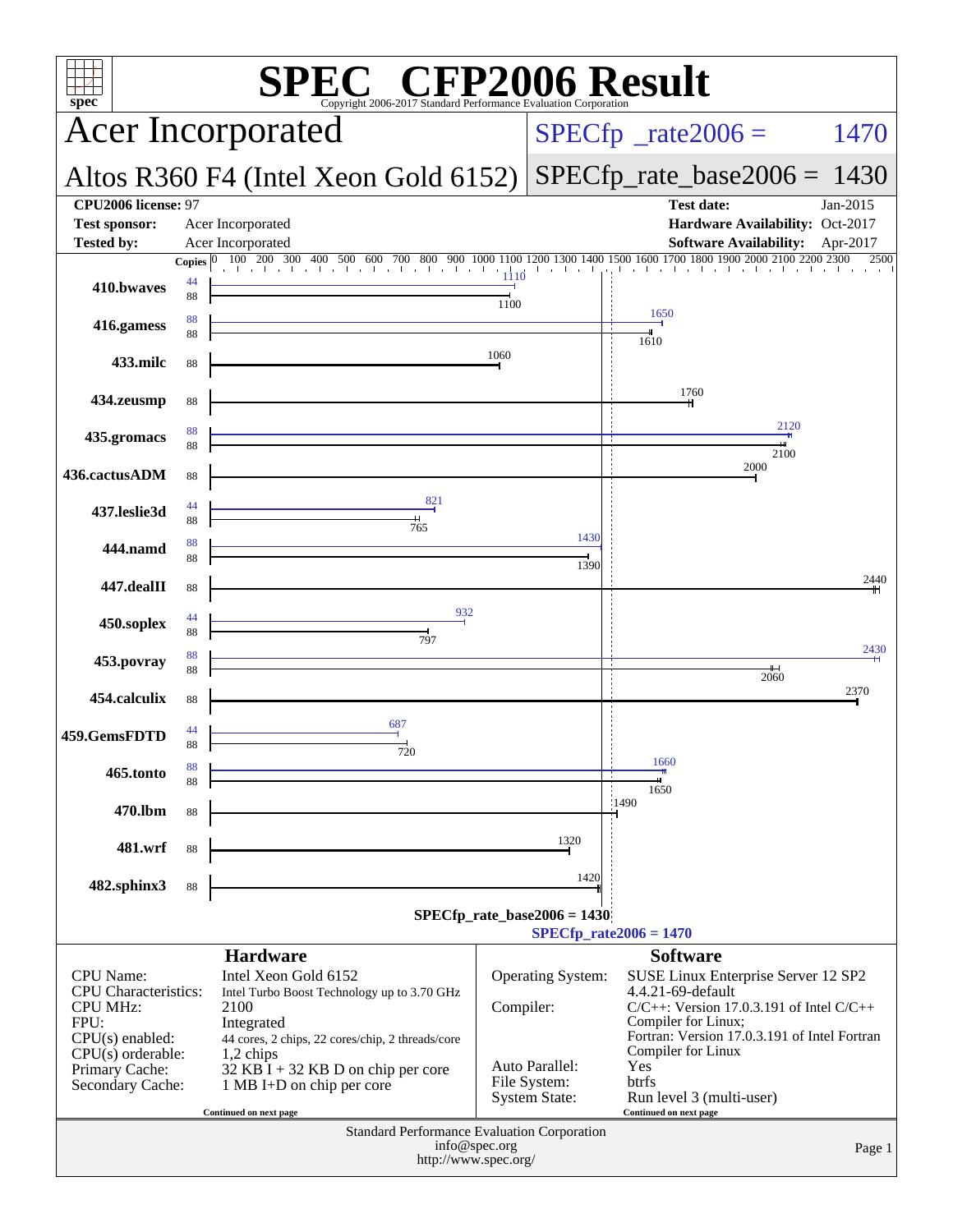

Acer Incorporated

#### $SPECTp_rate2006 = 1470$

#### Altos R360 F4 (Intel Xeon Gold 6152) [SPECfp\\_rate\\_base2006 =](http://www.spec.org/auto/cpu2006/Docs/result-fields.html#SPECfpratebase2006) 1430

| CPU <sub>2006</sub> license: 97                                            |                                                                                                                       |                                                            | <b>Test date:</b><br>$Jan-2015$           |
|----------------------------------------------------------------------------|-----------------------------------------------------------------------------------------------------------------------|------------------------------------------------------------|-------------------------------------------|
| <b>Test sponsor:</b>                                                       | Acer Incorporated                                                                                                     |                                                            | Hardware Availability: Oct-2017           |
| <b>Tested by:</b>                                                          | Acer Incorporated                                                                                                     |                                                            | <b>Software Availability:</b><br>Apr-2017 |
| L3 Cache:<br>Other Cache:<br>Memory:<br>Disk Subsystem:<br>Other Hardware: | $30.25$ MB I+D on chip per chip<br>None<br>768 GB (24 x 32 GB 2Rx4 PC4-2666V-R)<br>1 x 1000 GB SATA, 7200 RPM<br>None | <b>Base Pointers:</b><br>Peak Pointers:<br>Other Software: | $32/64$ -bit<br>$32/64$ -bit<br>None      |

**[Results Table](http://www.spec.org/auto/cpu2006/Docs/result-fields.html#ResultsTable)**

| Results Table                                                                                            |               |                |       |                |        |                |            |               |                |              |                |              |                |              |
|----------------------------------------------------------------------------------------------------------|---------------|----------------|-------|----------------|--------|----------------|------------|---------------|----------------|--------------|----------------|--------------|----------------|--------------|
|                                                                                                          | <b>Base</b>   |                |       |                |        | <b>Peak</b>    |            |               |                |              |                |              |                |              |
| <b>Benchmark</b>                                                                                         | <b>Copies</b> | <b>Seconds</b> | Ratio | <b>Seconds</b> | Ratio  | <b>Seconds</b> | Ratio      | <b>Copies</b> | <b>Seconds</b> | <b>Ratio</b> | <b>Seconds</b> | <b>Ratio</b> | <b>Seconds</b> | <b>Ratio</b> |
| 410.bwaves                                                                                               | 88            | 1091           | 1100  | 1091           | 1100   | 1090           | 1100       | 44            | 537            | 1110         | 537            | 1110         | 537            | <b>1110</b>  |
| 416.gamess                                                                                               | 88            | 1066           | 1620  | 1068           | 1610   | 1071           | 1610       | 88            | 1042           | 1650         | 1041           | 1660         | 1041           | <b>1650</b>  |
| $433$ .milc                                                                                              | 88            | 763            | 1060  | 763            | 1060   | 763            | 1060       | 88            | 763            | 1060         | 763            | 1060         | 763            | 1060         |
| $434$ . zeusmp                                                                                           | 88            | 454            | 1760  | 453            | 1770   | 457            | 1750       | 88            | 454            | 1760         | 453            | 1770         | 457            | 1750         |
| 435.gromacs                                                                                              | 88            | 301            | 2090  | 298            | 2110   | 299            | 2100       | 88            | 296            | 2120         | 297            | 2120         | 295            | 2130         |
| 436.cactusADM                                                                                            | 88            | 526            |       | 200084703924   | 0.0124 | 527            | 2000       | 88            | 526            |              | 200084703924   | 0.0124       | 527            | 2000         |
| 437.leslie3d                                                                                             | 88            | 1081           | 765   | 1101           | 751    | 1080           | 766        | 44            | 504            | 821          | 505            | 819          | 503            | 822          |
| 444.namd                                                                                                 | 88            | 509            | 1390  | 509            | 1390   | 511            | 1380       | 88            | 493            | 1430         | 492            | 1430         | 494            | 1430         |
| 447.dealII                                                                                               | 88            | 411            | 2450  | 415            | 2430   | 413            | 2440       | 88            | 411            | 2450         | 415            | 2430         | 413            | 2440         |
| 450.soplex                                                                                               | 88            | 924            | 794   | 921            | 797    | 920            | 798        | 44            | 394            | 932          | 394            | 932          | 395            | 929          |
| $453$ .povray                                                                                            | 88            | 225            | 2080  | 228            | 2050   | 227            | 2060       | 88            | 191            | 2450         | <b>192</b>     | 2430         | 192            | 2430         |
| 454.calculix                                                                                             | 88            | 306            | 2370  | 307            | 2370   | 306            | 2370       | 88            | 306            | 2370         | 307            | 2370         | 306            | 2370         |
| 459.GemsFDTD                                                                                             | 88            | 1297           | 720   | 1298           | 720    | 1298           | <b>719</b> | 44            | 679            | 687          | 679            | 687          | 680            | 687          |
| $465$ .tonto                                                                                             | 88            | 525            | 1650  | 525            | 1650   | 529            | 1640       | 88            | 521            | 1660         | 520            | 1670         | 523            | 1660         |
| 470.1bm                                                                                                  | 88            | 812            | 1490  | 812            | 1490   | 812            | 1490       | 88            | 812            | 1490         | 812            | 1490         | 812            | 1490         |
| 481.wrf                                                                                                  | 88            | 746            | 1320  | 748            | 1310   | 747            | 1320       | 88            | 746            | 1320         | 748            | 1310         | 747            | 1320         |
| 482.sphinx3                                                                                              | 88            | 1209           | 1420  | 1202           | 1430   | 1207           | 1420       | 88            | 1209           | 1420         | 1202           | 1430         | 1207           | <u>1420</u>  |
| Results appear in the order in which they were run. Bold underlined text indicates a median measurement. |               |                |       |                |        |                |            |               |                |              |                |              |                |              |

#### **[Submit Notes](http://www.spec.org/auto/cpu2006/Docs/result-fields.html#SubmitNotes)**

 The numactl mechanism was used to bind copies to processors. The config file option 'submit' was used to generate numactl commands to bind each copy to a specific processor. For details, please see the config file.

#### **[Operating System Notes](http://www.spec.org/auto/cpu2006/Docs/result-fields.html#OperatingSystemNotes)**

Stack size set to unlimited using "ulimit -s unlimited"

#### **[Platform Notes](http://www.spec.org/auto/cpu2006/Docs/result-fields.html#PlatformNotes)**

 BIOS Configuration: CPU Power and Performance Policy set to Performance IMC set to 1-way interleaving

Continued on next page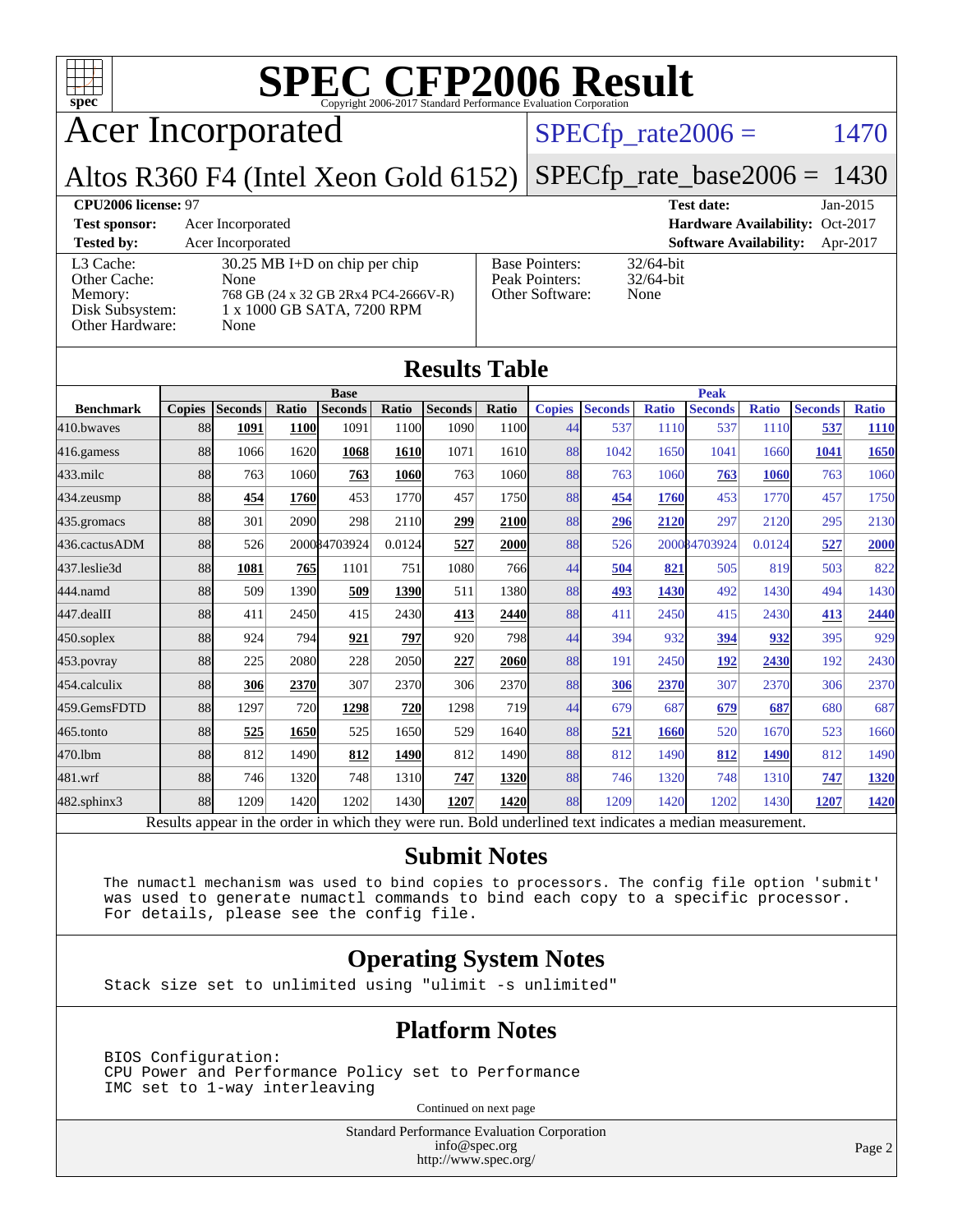Acer Incorporated

 $SPECTp\_rate2006 = 1470$ 

Altos R360 F4 (Intel Xeon Gold 6152) [SPECfp\\_rate\\_base2006 =](http://www.spec.org/auto/cpu2006/Docs/result-fields.html#SPECfpratebase2006) 1430

**[CPU2006 license:](http://www.spec.org/auto/cpu2006/Docs/result-fields.html#CPU2006license)** 97 **[Test date:](http://www.spec.org/auto/cpu2006/Docs/result-fields.html#Testdate)** Jan-2015 **[Test sponsor:](http://www.spec.org/auto/cpu2006/Docs/result-fields.html#Testsponsor)** Acer Incorporated **Acceleration Acer Incorporated <b>[Hardware Availability:](http://www.spec.org/auto/cpu2006/Docs/result-fields.html#HardwareAvailability)** Oct-2017 **[Tested by:](http://www.spec.org/auto/cpu2006/Docs/result-fields.html#Testedby)** Acer Incorporated **[Software Availability:](http://www.spec.org/auto/cpu2006/Docs/result-fields.html#SoftwareAvailability)** Apr-2017

#### **[Platform Notes \(Continued\)](http://www.spec.org/auto/cpu2006/Docs/result-fields.html#PlatformNotes)**

Standard Performance Evaluation Corporation Sub\_NUMA Cluster set to enabled Set Fan Profile set to Performance Sysinfo program /usr/cpu2006/config/sysinfo.rev6993 Revision 6993 of 2015-11-06 (b5e8d4b4eb51ed28d7f98696cbe290c1) running on linux-4jae Thu Jan 1 19:36:47 2015 This section contains SUT (System Under Test) info as seen by some common utilities. To remove or add to this section, see: <http://www.spec.org/cpu2006/Docs/config.html#sysinfo> From /proc/cpuinfo model name : Intel(R) Xeon(R) Gold 6152 CPU @ 2.10GHz 2 "physical id"s (chips) 88 "processors" cores, siblings (Caution: counting these is hw and system dependent. The following excerpts from /proc/cpuinfo might not be reliable. Use with caution.) cpu cores : 22 siblings : 44 physical 0: cores 0 1 2 3 4 5 8 9 10 11 12 16 17 18 19 20 21 24 25 26 27 28 physical 1: cores 0 1 2 3 4 5 8 9 10 11 12 16 17 18 19 20 21 24 25 26 27 28 cache size : 30976 KB From /proc/meminfo MemTotal: 791025300 kB HugePages\_Total: 0<br>Hugepagesize: 2048 kB Hugepagesize: /usr/bin/lsb\_release -d SUSE Linux Enterprise Server 12 SP2 From /etc/\*release\* /etc/\*version\* SuSE-release: SUSE Linux Enterprise Server 12 (x86\_64) VERSION = 12 PATCHLEVEL = 2 # This file is deprecated and will be removed in a future service pack or release. # Please check /etc/os-release for details about this release. os-release: NAME="SLES" VERSION="12-SP2" VERSION\_ID="12.2" PRETTY\_NAME="SUSE Linux Enterprise Server 12 SP2" ID="sles" ANSI\_COLOR="0;32" CPE\_NAME="cpe:/o:suse:sles:12:sp2" uname -a: Linux linux-4jae 4.4.21-69-default #1 SMP Tue Oct 25 10:58:20 UTC 2016 Continued on next page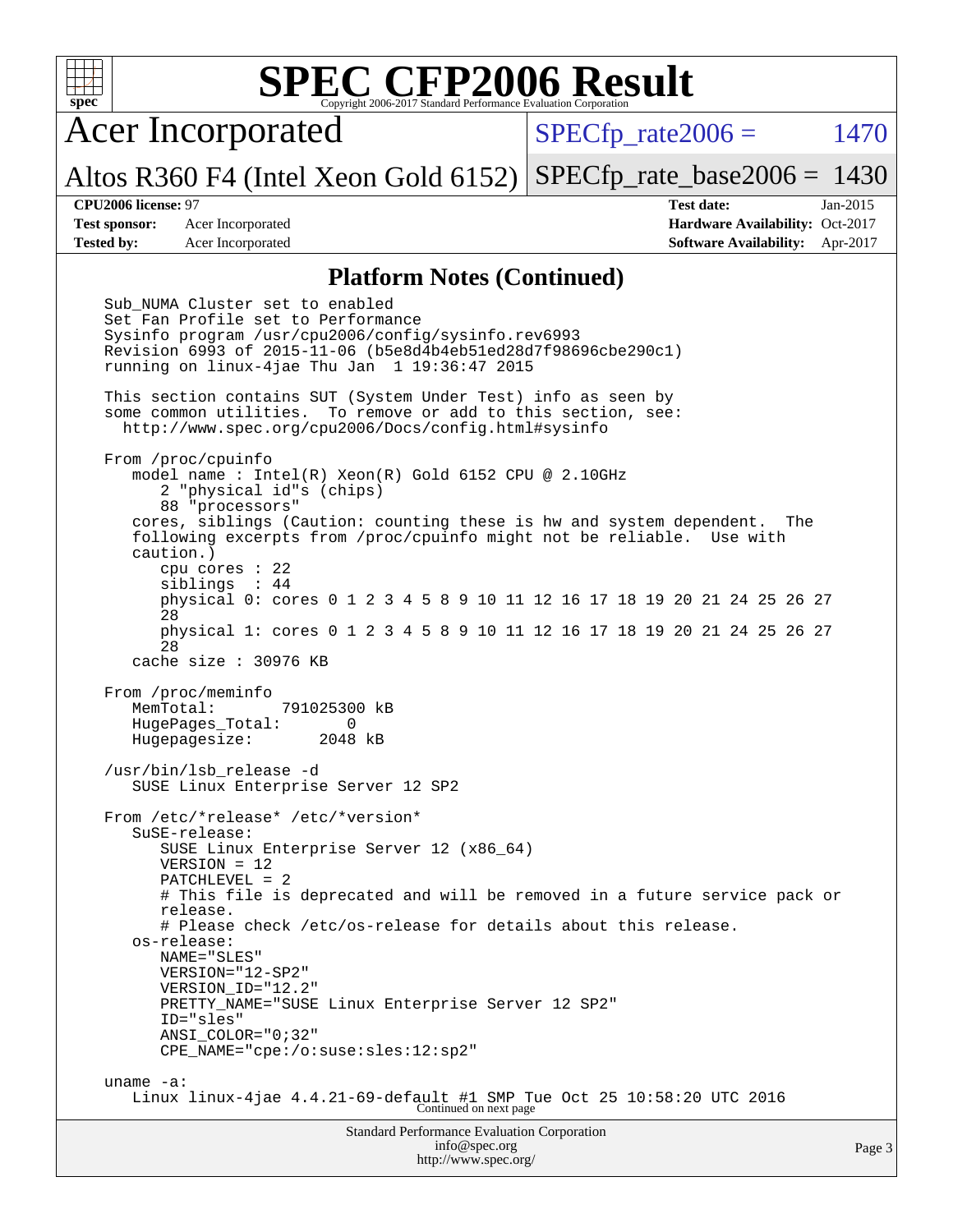

Acer Incorporated

 $SPECTp\_rate2006 = 1470$ 

Altos R360 F4 (Intel Xeon Gold 6152) [SPECfp\\_rate\\_base2006 =](http://www.spec.org/auto/cpu2006/Docs/result-fields.html#SPECfpratebase2006) 1430

**[Test sponsor:](http://www.spec.org/auto/cpu2006/Docs/result-fields.html#Testsponsor)** Acer Incorporated **Acceleration Acer Incorporated <b>[Hardware Availability:](http://www.spec.org/auto/cpu2006/Docs/result-fields.html#HardwareAvailability)** Oct-2017 **[Tested by:](http://www.spec.org/auto/cpu2006/Docs/result-fields.html#Testedby)** Acer Incorporated **[Software Availability:](http://www.spec.org/auto/cpu2006/Docs/result-fields.html#SoftwareAvailability)** Apr-2017

**[CPU2006 license:](http://www.spec.org/auto/cpu2006/Docs/result-fields.html#CPU2006license)** 97 **[Test date:](http://www.spec.org/auto/cpu2006/Docs/result-fields.html#Testdate)** Jan-2015

#### **[Platform Notes \(Continued\)](http://www.spec.org/auto/cpu2006/Docs/result-fields.html#PlatformNotes)**

(9464f67) x86\_64 x86\_64 x86\_64 GNU/Linux

run-level 3 Jan 1 08:03

SPEC is set to: /usr/cpu2006<br>Filesystem Type Siz Size Used Avail Use% Mounted on /dev/sda3 btrfs 930G 179G 749G 20% / Additional information from dmidecode:

 Warning: Use caution when you interpret this section. The 'dmidecode' program reads system data which is "intended to allow hardware to be accurately determined", but the intent may not be met, as there are frequent changes to hardware, firmware, and the "DMTF SMBIOS" standard.

 BIOS Intel Corporation SE5C620.86B.00.01.0004.071220170215 07/12/2017 Memory: 24x Micron 36ASF4G72PZ-2G6D1 32 GB 2 rank 2666 MHz

(End of data from sysinfo program)

#### **[General Notes](http://www.spec.org/auto/cpu2006/Docs/result-fields.html#GeneralNotes)**

Environment variables set by runspec before the start of the run: LD\_LIBRARY\_PATH = "/usr/cpu2006/lib/ia32:/usr/cpu2006/lib/intel64:/usr/cpu2006/sh10.2"

 Binaries compiled on a system with 1x Intel Core i7-4790 CPU + 32GB RAM memory using Redhat Enterprise Linux 7.2 Transparent Huge Pages enabled by default Filesystem page cache cleared with: shell invocation of 'sync; echo 3 > /proc/sys/vm/drop\_caches' prior to run runspec command invoked through numactl i.e.: numactl --interleave=all runspec <etc> Altos R360 F4 and Altos R380 F4 are electronically equivalent. This result was measured on Altos R380 F4.

### **[Base Compiler Invocation](http://www.spec.org/auto/cpu2006/Docs/result-fields.html#BaseCompilerInvocation)**

[C benchmarks](http://www.spec.org/auto/cpu2006/Docs/result-fields.html#Cbenchmarks): [icc -m64](http://www.spec.org/cpu2006/results/res2017q4/cpu2006-20170918-49394.flags.html#user_CCbase_intel_icc_64bit_bda6cc9af1fdbb0edc3795bac97ada53)

[C++ benchmarks:](http://www.spec.org/auto/cpu2006/Docs/result-fields.html#CXXbenchmarks) [icpc -m64](http://www.spec.org/cpu2006/results/res2017q4/cpu2006-20170918-49394.flags.html#user_CXXbase_intel_icpc_64bit_fc66a5337ce925472a5c54ad6a0de310)

[Fortran benchmarks](http://www.spec.org/auto/cpu2006/Docs/result-fields.html#Fortranbenchmarks): [ifort -m64](http://www.spec.org/cpu2006/results/res2017q4/cpu2006-20170918-49394.flags.html#user_FCbase_intel_ifort_64bit_ee9d0fb25645d0210d97eb0527dcc06e)

[Benchmarks using both Fortran and C](http://www.spec.org/auto/cpu2006/Docs/result-fields.html#BenchmarksusingbothFortranandC): [icc -m64](http://www.spec.org/cpu2006/results/res2017q4/cpu2006-20170918-49394.flags.html#user_CC_FCbase_intel_icc_64bit_bda6cc9af1fdbb0edc3795bac97ada53) [ifort -m64](http://www.spec.org/cpu2006/results/res2017q4/cpu2006-20170918-49394.flags.html#user_CC_FCbase_intel_ifort_64bit_ee9d0fb25645d0210d97eb0527dcc06e)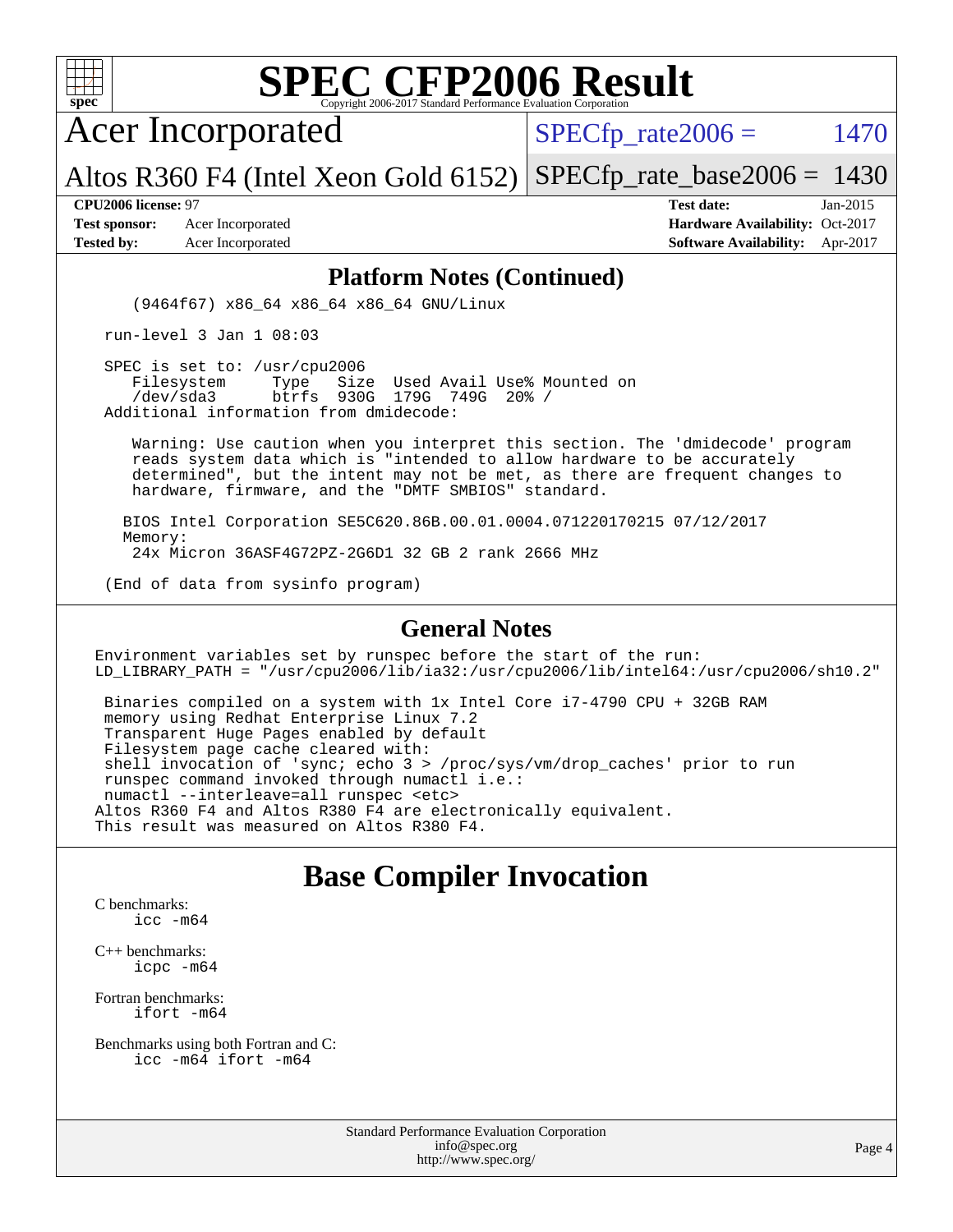

Acer Incorporated

 $SPECTp_rate2006 = 1470$ 

Altos R360 F4 (Intel Xeon Gold 6152) [SPECfp\\_rate\\_base2006 =](http://www.spec.org/auto/cpu2006/Docs/result-fields.html#SPECfpratebase2006) 1430

**[Test sponsor:](http://www.spec.org/auto/cpu2006/Docs/result-fields.html#Testsponsor)** Acer Incorporated **Acceleration Acer Incorporated <b>[Hardware Availability:](http://www.spec.org/auto/cpu2006/Docs/result-fields.html#HardwareAvailability)** Oct-2017

**[CPU2006 license:](http://www.spec.org/auto/cpu2006/Docs/result-fields.html#CPU2006license)** 97 **[Test date:](http://www.spec.org/auto/cpu2006/Docs/result-fields.html#Testdate)** Jan-2015 **[Tested by:](http://www.spec.org/auto/cpu2006/Docs/result-fields.html#Testedby)** Acer Incorporated **[Software Availability:](http://www.spec.org/auto/cpu2006/Docs/result-fields.html#SoftwareAvailability)** Apr-2017

### **[Base Portability Flags](http://www.spec.org/auto/cpu2006/Docs/result-fields.html#BasePortabilityFlags)**

| 435.gromacs: -DSPEC_CPU_LP64 -nofor_main                       |
|----------------------------------------------------------------|
| 436.cactusADM: -DSPEC CPU LP64 -nofor main                     |
|                                                                |
|                                                                |
|                                                                |
|                                                                |
|                                                                |
| 454.calculix: - DSPEC_CPU_LP64 -nofor_main                     |
|                                                                |
|                                                                |
|                                                                |
| 481.wrf: -DSPEC CPU_LP64 -DSPEC_CPU_CASE_FLAG -DSPEC_CPU_LINUX |
|                                                                |
|                                                                |

### **[Base Optimization Flags](http://www.spec.org/auto/cpu2006/Docs/result-fields.html#BaseOptimizationFlags)**

[C benchmarks](http://www.spec.org/auto/cpu2006/Docs/result-fields.html#Cbenchmarks):

```
-xCORE-AVX512 -ipo -O3 -no-prec-div -qopt-prefetch -auto-p32
-qopt-mem-layout-trans=3
```
[C++ benchmarks:](http://www.spec.org/auto/cpu2006/Docs/result-fields.html#CXXbenchmarks)

```
-xCORE-AVX512 -ipo -O3 -no-prec-div -qopt-prefetch -auto-p32
-qopt-mem-layout-trans=3
```
[Fortran benchmarks](http://www.spec.org/auto/cpu2006/Docs/result-fields.html#Fortranbenchmarks):

[-xCORE-AVX512](http://www.spec.org/cpu2006/results/res2017q4/cpu2006-20170918-49394.flags.html#user_FCbase_f-xCORE-AVX512) [-ipo](http://www.spec.org/cpu2006/results/res2017q4/cpu2006-20170918-49394.flags.html#user_FCbase_f-ipo) [-O3](http://www.spec.org/cpu2006/results/res2017q4/cpu2006-20170918-49394.flags.html#user_FCbase_f-O3) [-no-prec-div](http://www.spec.org/cpu2006/results/res2017q4/cpu2006-20170918-49394.flags.html#user_FCbase_f-no-prec-div) [-qopt-prefetch](http://www.spec.org/cpu2006/results/res2017q4/cpu2006-20170918-49394.flags.html#user_FCbase_f-qopt-prefetch)

[Benchmarks using both Fortran and C](http://www.spec.org/auto/cpu2006/Docs/result-fields.html#BenchmarksusingbothFortranandC):

```
-xCORE-AVX512 -ipo -O3 -no-prec-div -qopt-prefetch -auto-p32
-qopt-mem-layout-trans=3
```
### **[Peak Compiler Invocation](http://www.spec.org/auto/cpu2006/Docs/result-fields.html#PeakCompilerInvocation)**

[C benchmarks](http://www.spec.org/auto/cpu2006/Docs/result-fields.html#Cbenchmarks): [icc -m64](http://www.spec.org/cpu2006/results/res2017q4/cpu2006-20170918-49394.flags.html#user_CCpeak_intel_icc_64bit_bda6cc9af1fdbb0edc3795bac97ada53)

[C++ benchmarks \(except as noted below\):](http://www.spec.org/auto/cpu2006/Docs/result-fields.html#CXXbenchmarksexceptasnotedbelow) [icpc -m64](http://www.spec.org/cpu2006/results/res2017q4/cpu2006-20170918-49394.flags.html#user_CXXpeak_intel_icpc_64bit_fc66a5337ce925472a5c54ad6a0de310)

450.soplex: [icpc -m32 -L/opt/intel/compilers\\_and\\_libraries\\_2017/linux/lib/ia32](http://www.spec.org/cpu2006/results/res2017q4/cpu2006-20170918-49394.flags.html#user_peakCXXLD450_soplex_intel_icpc_8c35c7808b62dab9ae41a1aa06361b6b)

Continued on next page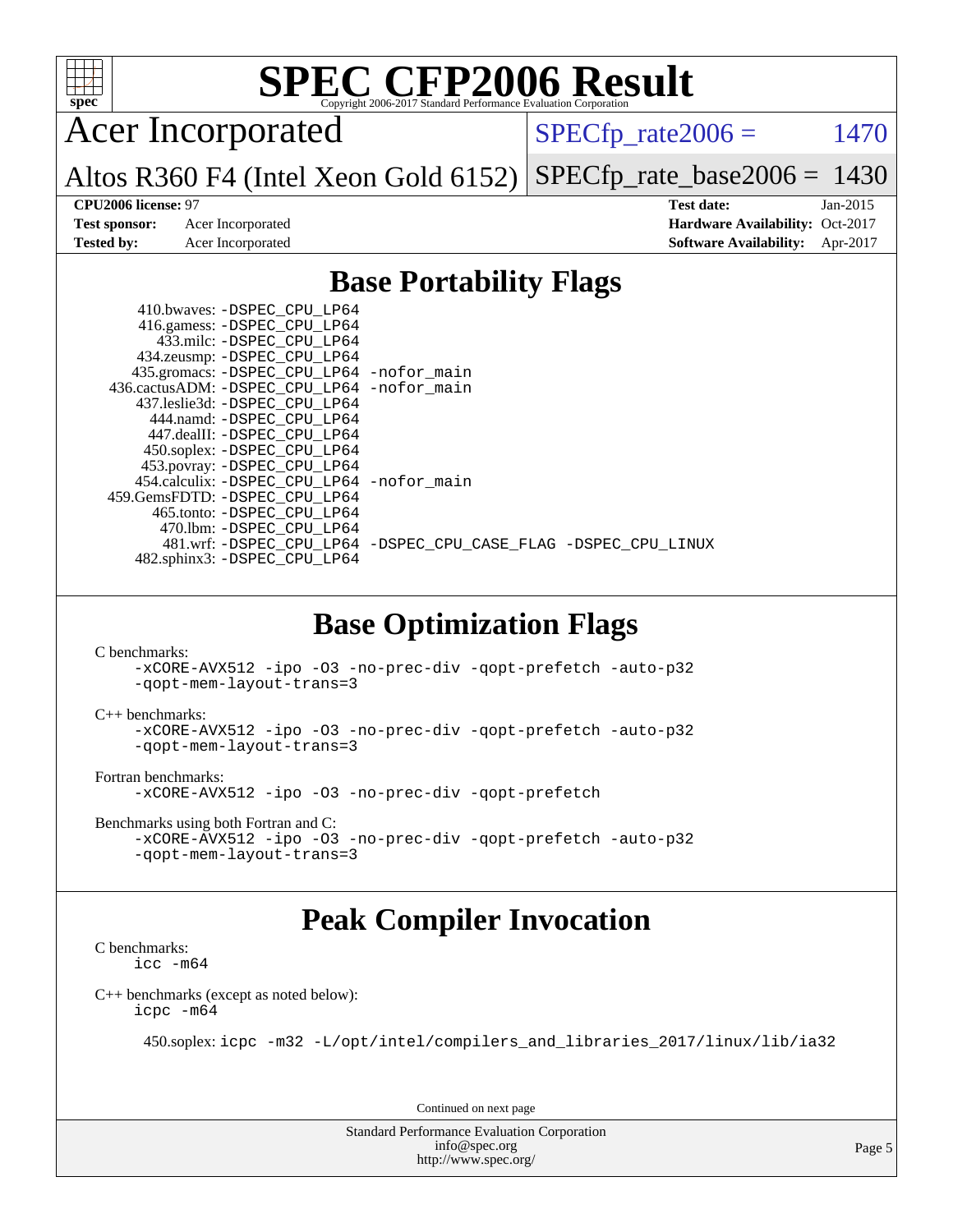

Acer Incorporated

 $SPECTp\_rate2006 = 1470$ 

Altos R360 F4 (Intel Xeon Gold 6152) [SPECfp\\_rate\\_base2006 =](http://www.spec.org/auto/cpu2006/Docs/result-fields.html#SPECfpratebase2006)  $1430$ 

**[CPU2006 license:](http://www.spec.org/auto/cpu2006/Docs/result-fields.html#CPU2006license)** 97 **[Test date:](http://www.spec.org/auto/cpu2006/Docs/result-fields.html#Testdate)** Jan-2015 **[Test sponsor:](http://www.spec.org/auto/cpu2006/Docs/result-fields.html#Testsponsor)** Acer Incorporated **Acceleration Availability:** Oct-2017 **[Tested by:](http://www.spec.org/auto/cpu2006/Docs/result-fields.html#Testedby)** Acer Incorporated **[Software Availability:](http://www.spec.org/auto/cpu2006/Docs/result-fields.html#SoftwareAvailability)** Apr-2017

## **[Peak Compiler Invocation \(Continued\)](http://www.spec.org/auto/cpu2006/Docs/result-fields.html#PeakCompilerInvocation)**

[Fortran benchmarks](http://www.spec.org/auto/cpu2006/Docs/result-fields.html#Fortranbenchmarks): [ifort -m64](http://www.spec.org/cpu2006/results/res2017q4/cpu2006-20170918-49394.flags.html#user_FCpeak_intel_ifort_64bit_ee9d0fb25645d0210d97eb0527dcc06e)

[Benchmarks using both Fortran and C](http://www.spec.org/auto/cpu2006/Docs/result-fields.html#BenchmarksusingbothFortranandC): [icc -m64](http://www.spec.org/cpu2006/results/res2017q4/cpu2006-20170918-49394.flags.html#user_CC_FCpeak_intel_icc_64bit_bda6cc9af1fdbb0edc3795bac97ada53) [ifort -m64](http://www.spec.org/cpu2006/results/res2017q4/cpu2006-20170918-49394.flags.html#user_CC_FCpeak_intel_ifort_64bit_ee9d0fb25645d0210d97eb0527dcc06e)

### **[Peak Portability Flags](http://www.spec.org/auto/cpu2006/Docs/result-fields.html#PeakPortabilityFlags)**

 410.bwaves: [-DSPEC\\_CPU\\_LP64](http://www.spec.org/cpu2006/results/res2017q4/cpu2006-20170918-49394.flags.html#suite_peakPORTABILITY410_bwaves_DSPEC_CPU_LP64) 416.gamess: [-DSPEC\\_CPU\\_LP64](http://www.spec.org/cpu2006/results/res2017q4/cpu2006-20170918-49394.flags.html#suite_peakPORTABILITY416_gamess_DSPEC_CPU_LP64) 433.milc: [-DSPEC\\_CPU\\_LP64](http://www.spec.org/cpu2006/results/res2017q4/cpu2006-20170918-49394.flags.html#suite_peakPORTABILITY433_milc_DSPEC_CPU_LP64) 434.zeusmp: [-DSPEC\\_CPU\\_LP64](http://www.spec.org/cpu2006/results/res2017q4/cpu2006-20170918-49394.flags.html#suite_peakPORTABILITY434_zeusmp_DSPEC_CPU_LP64) 435.gromacs: [-DSPEC\\_CPU\\_LP64](http://www.spec.org/cpu2006/results/res2017q4/cpu2006-20170918-49394.flags.html#suite_peakPORTABILITY435_gromacs_DSPEC_CPU_LP64) [-nofor\\_main](http://www.spec.org/cpu2006/results/res2017q4/cpu2006-20170918-49394.flags.html#user_peakLDPORTABILITY435_gromacs_f-nofor_main) 436.cactusADM: [-DSPEC\\_CPU\\_LP64](http://www.spec.org/cpu2006/results/res2017q4/cpu2006-20170918-49394.flags.html#suite_peakPORTABILITY436_cactusADM_DSPEC_CPU_LP64) [-nofor\\_main](http://www.spec.org/cpu2006/results/res2017q4/cpu2006-20170918-49394.flags.html#user_peakLDPORTABILITY436_cactusADM_f-nofor_main) 437.leslie3d: [-DSPEC\\_CPU\\_LP64](http://www.spec.org/cpu2006/results/res2017q4/cpu2006-20170918-49394.flags.html#suite_peakPORTABILITY437_leslie3d_DSPEC_CPU_LP64) 444.namd: [-DSPEC\\_CPU\\_LP64](http://www.spec.org/cpu2006/results/res2017q4/cpu2006-20170918-49394.flags.html#suite_peakPORTABILITY444_namd_DSPEC_CPU_LP64) 447.dealII: [-DSPEC\\_CPU\\_LP64](http://www.spec.org/cpu2006/results/res2017q4/cpu2006-20170918-49394.flags.html#suite_peakPORTABILITY447_dealII_DSPEC_CPU_LP64) 450.soplex: [-D\\_FILE\\_OFFSET\\_BITS=64](http://www.spec.org/cpu2006/results/res2017q4/cpu2006-20170918-49394.flags.html#user_peakPORTABILITY450_soplex_file_offset_bits_64_438cf9856305ebd76870a2c6dc2689ab) 453.povray: [-DSPEC\\_CPU\\_LP64](http://www.spec.org/cpu2006/results/res2017q4/cpu2006-20170918-49394.flags.html#suite_peakPORTABILITY453_povray_DSPEC_CPU_LP64) 454.calculix: [-DSPEC\\_CPU\\_LP64](http://www.spec.org/cpu2006/results/res2017q4/cpu2006-20170918-49394.flags.html#suite_peakPORTABILITY454_calculix_DSPEC_CPU_LP64) [-nofor\\_main](http://www.spec.org/cpu2006/results/res2017q4/cpu2006-20170918-49394.flags.html#user_peakLDPORTABILITY454_calculix_f-nofor_main) 459.GemsFDTD: [-DSPEC\\_CPU\\_LP64](http://www.spec.org/cpu2006/results/res2017q4/cpu2006-20170918-49394.flags.html#suite_peakPORTABILITY459_GemsFDTD_DSPEC_CPU_LP64) 465.tonto: [-DSPEC\\_CPU\\_LP64](http://www.spec.org/cpu2006/results/res2017q4/cpu2006-20170918-49394.flags.html#suite_peakPORTABILITY465_tonto_DSPEC_CPU_LP64) 470.lbm: [-DSPEC\\_CPU\\_LP64](http://www.spec.org/cpu2006/results/res2017q4/cpu2006-20170918-49394.flags.html#suite_peakPORTABILITY470_lbm_DSPEC_CPU_LP64) 481.wrf: [-DSPEC\\_CPU\\_LP64](http://www.spec.org/cpu2006/results/res2017q4/cpu2006-20170918-49394.flags.html#suite_peakPORTABILITY481_wrf_DSPEC_CPU_LP64) [-DSPEC\\_CPU\\_CASE\\_FLAG](http://www.spec.org/cpu2006/results/res2017q4/cpu2006-20170918-49394.flags.html#b481.wrf_peakCPORTABILITY_DSPEC_CPU_CASE_FLAG) [-DSPEC\\_CPU\\_LINUX](http://www.spec.org/cpu2006/results/res2017q4/cpu2006-20170918-49394.flags.html#b481.wrf_peakCPORTABILITY_DSPEC_CPU_LINUX) 482.sphinx3: [-DSPEC\\_CPU\\_LP64](http://www.spec.org/cpu2006/results/res2017q4/cpu2006-20170918-49394.flags.html#suite_peakPORTABILITY482_sphinx3_DSPEC_CPU_LP64)

## **[Peak Optimization Flags](http://www.spec.org/auto/cpu2006/Docs/result-fields.html#PeakOptimizationFlags)**

[C benchmarks](http://www.spec.org/auto/cpu2006/Docs/result-fields.html#Cbenchmarks):

433.milc: basepeak = yes

```
470.lbm: basepeak = yes
```

```
482.sphinx3: basepeak = yes
```
[C++ benchmarks:](http://www.spec.org/auto/cpu2006/Docs/result-fields.html#CXXbenchmarks)

```
 444.namd: -prof-gen(pass 1) -prof-use(pass 2) -xCORE-AVX512(pass 2)
        -par-num-threads=1(pass 1) -ipo(pass 2) -O3(pass 2)
        -no-prec-div(pass 2) -fno-alias -auto-ilp32
        -qopt-mem-layout-trans=3
```
447.dealII: basepeak = yes

Continued on next page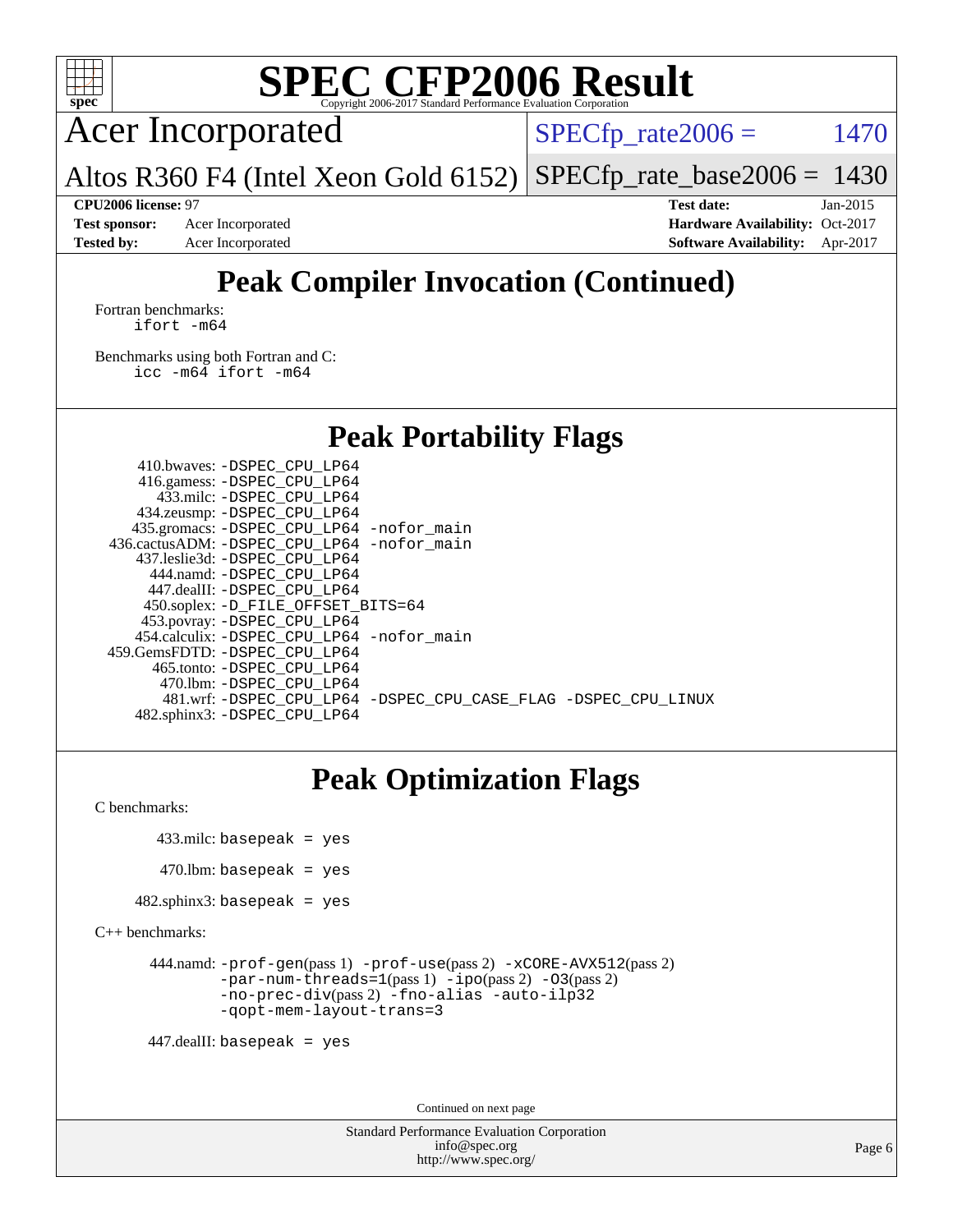

Acer Incorporated

 $SPECTp\_rate2006 = 1470$ 

Altos R360 F4 (Intel Xeon Gold 6152) [SPECfp\\_rate\\_base2006 =](http://www.spec.org/auto/cpu2006/Docs/result-fields.html#SPECfpratebase2006)  $1430$ 

**[Test sponsor:](http://www.spec.org/auto/cpu2006/Docs/result-fields.html#Testsponsor)** Acer Incorporated **Acceleration Availability:** Oct-2017 **[Tested by:](http://www.spec.org/auto/cpu2006/Docs/result-fields.html#Testedby)** Acer Incorporated **[Software Availability:](http://www.spec.org/auto/cpu2006/Docs/result-fields.html#SoftwareAvailability)** Apr-2017

**[CPU2006 license:](http://www.spec.org/auto/cpu2006/Docs/result-fields.html#CPU2006license)** 97 **[Test date:](http://www.spec.org/auto/cpu2006/Docs/result-fields.html#Testdate)** Jan-2015

## **[Peak Optimization Flags \(Continued\)](http://www.spec.org/auto/cpu2006/Docs/result-fields.html#PeakOptimizationFlags)**

Standard Performance Evaluation Corporation [info@spec.org](mailto:info@spec.org) 450.soplex: [-prof-gen](http://www.spec.org/cpu2006/results/res2017q4/cpu2006-20170918-49394.flags.html#user_peakPASS1_CXXFLAGSPASS1_LDFLAGS450_soplex_prof_gen_e43856698f6ca7b7e442dfd80e94a8fc)(pass 1) [-prof-use](http://www.spec.org/cpu2006/results/res2017q4/cpu2006-20170918-49394.flags.html#user_peakPASS2_CXXFLAGSPASS2_LDFLAGS450_soplex_prof_use_bccf7792157ff70d64e32fe3e1250b55)(pass 2) [-xCORE-AVX512](http://www.spec.org/cpu2006/results/res2017q4/cpu2006-20170918-49394.flags.html#user_peakPASS2_CXXFLAGSPASS2_LDFLAGS450_soplex_f-xCORE-AVX512)(pass 2) [-par-num-threads=1](http://www.spec.org/cpu2006/results/res2017q4/cpu2006-20170918-49394.flags.html#user_peakPASS1_CXXFLAGSPASS1_LDFLAGS450_soplex_par_num_threads_786a6ff141b4e9e90432e998842df6c2)(pass 1) [-ipo](http://www.spec.org/cpu2006/results/res2017q4/cpu2006-20170918-49394.flags.html#user_peakPASS2_CXXFLAGSPASS2_LDFLAGS450_soplex_f-ipo)(pass 2) [-O3](http://www.spec.org/cpu2006/results/res2017q4/cpu2006-20170918-49394.flags.html#user_peakPASS2_CXXFLAGSPASS2_LDFLAGS450_soplex_f-O3)(pass 2) [-no-prec-div](http://www.spec.org/cpu2006/results/res2017q4/cpu2006-20170918-49394.flags.html#user_peakPASS2_CXXFLAGSPASS2_LDFLAGS450_soplex_f-no-prec-div)(pass 2) [-qopt-malloc-options=3](http://www.spec.org/cpu2006/results/res2017q4/cpu2006-20170918-49394.flags.html#user_peakOPTIMIZE450_soplex_f-qopt-malloc-options_0fcb435012e78f27d57f473818e45fe4) [-qopt-mem-layout-trans=3](http://www.spec.org/cpu2006/results/res2017q4/cpu2006-20170918-49394.flags.html#user_peakCXXOPTIMIZE450_soplex_f-qopt-mem-layout-trans_170f5be61cd2cedc9b54468c59262d5d) 453.povray: [-prof-gen](http://www.spec.org/cpu2006/results/res2017q4/cpu2006-20170918-49394.flags.html#user_peakPASS1_CXXFLAGSPASS1_LDFLAGS453_povray_prof_gen_e43856698f6ca7b7e442dfd80e94a8fc)(pass 1) [-prof-use](http://www.spec.org/cpu2006/results/res2017q4/cpu2006-20170918-49394.flags.html#user_peakPASS2_CXXFLAGSPASS2_LDFLAGS453_povray_prof_use_bccf7792157ff70d64e32fe3e1250b55)(pass 2) [-xCORE-AVX512](http://www.spec.org/cpu2006/results/res2017q4/cpu2006-20170918-49394.flags.html#user_peakPASS2_CXXFLAGSPASS2_LDFLAGS453_povray_f-xCORE-AVX512)(pass 2)  $-par-num-threads=1(pass 1) -ipo(pass 2) -O3(pass 2)$  $-par-num-threads=1(pass 1) -ipo(pass 2) -O3(pass 2)$  $-par-num-threads=1(pass 1) -ipo(pass 2) -O3(pass 2)$  $-par-num-threads=1(pass 1) -ipo(pass 2) -O3(pass 2)$  $-par-num-threads=1(pass 1) -ipo(pass 2) -O3(pass 2)$  $-par-num-threads=1(pass 1) -ipo(pass 2) -O3(pass 2)$ [-no-prec-div](http://www.spec.org/cpu2006/results/res2017q4/cpu2006-20170918-49394.flags.html#user_peakPASS2_CXXFLAGSPASS2_LDFLAGS453_povray_f-no-prec-div)(pass 2) [-unroll4](http://www.spec.org/cpu2006/results/res2017q4/cpu2006-20170918-49394.flags.html#user_peakCXXOPTIMIZE453_povray_f-unroll_4e5e4ed65b7fd20bdcd365bec371b81f) [-qopt-mem-layout-trans=3](http://www.spec.org/cpu2006/results/res2017q4/cpu2006-20170918-49394.flags.html#user_peakCXXOPTIMIZE453_povray_f-qopt-mem-layout-trans_170f5be61cd2cedc9b54468c59262d5d) [Fortran benchmarks](http://www.spec.org/auto/cpu2006/Docs/result-fields.html#Fortranbenchmarks): 410.bwaves: [-xCORE-AVX512](http://www.spec.org/cpu2006/results/res2017q4/cpu2006-20170918-49394.flags.html#user_peakOPTIMIZE410_bwaves_f-xCORE-AVX512) [-ipo](http://www.spec.org/cpu2006/results/res2017q4/cpu2006-20170918-49394.flags.html#user_peakOPTIMIZE410_bwaves_f-ipo) [-O3](http://www.spec.org/cpu2006/results/res2017q4/cpu2006-20170918-49394.flags.html#user_peakOPTIMIZE410_bwaves_f-O3) [-no-prec-div](http://www.spec.org/cpu2006/results/res2017q4/cpu2006-20170918-49394.flags.html#user_peakOPTIMIZE410_bwaves_f-no-prec-div) [-qopt-prefetch](http://www.spec.org/cpu2006/results/res2017q4/cpu2006-20170918-49394.flags.html#user_peakOPTIMIZE410_bwaves_f-qopt-prefetch) 416.gamess: [-prof-gen](http://www.spec.org/cpu2006/results/res2017q4/cpu2006-20170918-49394.flags.html#user_peakPASS1_FFLAGSPASS1_LDFLAGS416_gamess_prof_gen_e43856698f6ca7b7e442dfd80e94a8fc)(pass 1) [-prof-use](http://www.spec.org/cpu2006/results/res2017q4/cpu2006-20170918-49394.flags.html#user_peakPASS2_FFLAGSPASS2_LDFLAGS416_gamess_prof_use_bccf7792157ff70d64e32fe3e1250b55)(pass 2) [-xCORE-AVX512](http://www.spec.org/cpu2006/results/res2017q4/cpu2006-20170918-49394.flags.html#user_peakPASS2_FFLAGSPASS2_LDFLAGS416_gamess_f-xCORE-AVX512)(pass 2)  $-$ par-num-threads=1(pass 1)  $-$ ipo(pass 2)  $-$ O3(pass 2) [-no-prec-div](http://www.spec.org/cpu2006/results/res2017q4/cpu2006-20170918-49394.flags.html#user_peakPASS2_FFLAGSPASS2_LDFLAGS416_gamess_f-no-prec-div)(pass 2) [-unroll2](http://www.spec.org/cpu2006/results/res2017q4/cpu2006-20170918-49394.flags.html#user_peakOPTIMIZE416_gamess_f-unroll_784dae83bebfb236979b41d2422d7ec2) [-inline-level=0](http://www.spec.org/cpu2006/results/res2017q4/cpu2006-20170918-49394.flags.html#user_peakOPTIMIZE416_gamess_f-inline-level_318d07a09274ad25e8d15dbfaa68ba50) [-scalar-rep-](http://www.spec.org/cpu2006/results/res2017q4/cpu2006-20170918-49394.flags.html#user_peakOPTIMIZE416_gamess_f-disablescalarrep_abbcad04450fb118e4809c81d83c8a1d) 434.zeusmp: basepeak = yes 437.leslie3d: Same as 410.bwaves 459.GemsFDTD: Same as 410.bwaves 465.tonto: [-prof-gen](http://www.spec.org/cpu2006/results/res2017q4/cpu2006-20170918-49394.flags.html#user_peakPASS1_FFLAGSPASS1_LDFLAGS465_tonto_prof_gen_e43856698f6ca7b7e442dfd80e94a8fc)(pass 1) [-prof-use](http://www.spec.org/cpu2006/results/res2017q4/cpu2006-20170918-49394.flags.html#user_peakPASS2_FFLAGSPASS2_LDFLAGS465_tonto_prof_use_bccf7792157ff70d64e32fe3e1250b55)(pass 2) [-xCORE-AVX512](http://www.spec.org/cpu2006/results/res2017q4/cpu2006-20170918-49394.flags.html#user_peakPASS2_FFLAGSPASS2_LDFLAGS465_tonto_f-xCORE-AVX512)(pass 2) [-par-num-threads=1](http://www.spec.org/cpu2006/results/res2017q4/cpu2006-20170918-49394.flags.html#user_peakPASS1_FFLAGSPASS1_LDFLAGS465_tonto_par_num_threads_786a6ff141b4e9e90432e998842df6c2)(pass 1) [-ipo](http://www.spec.org/cpu2006/results/res2017q4/cpu2006-20170918-49394.flags.html#user_peakPASS2_FFLAGSPASS2_LDFLAGS465_tonto_f-ipo)(pass 2) [-O3](http://www.spec.org/cpu2006/results/res2017q4/cpu2006-20170918-49394.flags.html#user_peakPASS2_FFLAGSPASS2_LDFLAGS465_tonto_f-O3)(pass 2) [-no-prec-div](http://www.spec.org/cpu2006/results/res2017q4/cpu2006-20170918-49394.flags.html#user_peakPASS2_FFLAGSPASS2_LDFLAGS465_tonto_f-no-prec-div)(pass 2) [-unroll4](http://www.spec.org/cpu2006/results/res2017q4/cpu2006-20170918-49394.flags.html#user_peakOPTIMIZE465_tonto_f-unroll_4e5e4ed65b7fd20bdcd365bec371b81f) [-auto](http://www.spec.org/cpu2006/results/res2017q4/cpu2006-20170918-49394.flags.html#user_peakOPTIMIZE465_tonto_f-auto) [-inline-calloc](http://www.spec.org/cpu2006/results/res2017q4/cpu2006-20170918-49394.flags.html#user_peakOPTIMIZE465_tonto_f-inline-calloc) [-qopt-malloc-options=3](http://www.spec.org/cpu2006/results/res2017q4/cpu2006-20170918-49394.flags.html#user_peakOPTIMIZE465_tonto_f-qopt-malloc-options_0fcb435012e78f27d57f473818e45fe4) [Benchmarks using both Fortran and C](http://www.spec.org/auto/cpu2006/Docs/result-fields.html#BenchmarksusingbothFortranandC): 435.gromacs: [-prof-gen](http://www.spec.org/cpu2006/results/res2017q4/cpu2006-20170918-49394.flags.html#user_peakPASS1_CFLAGSPASS1_FFLAGSPASS1_LDFLAGS435_gromacs_prof_gen_e43856698f6ca7b7e442dfd80e94a8fc)(pass 1) [-prof-use](http://www.spec.org/cpu2006/results/res2017q4/cpu2006-20170918-49394.flags.html#user_peakPASS2_CFLAGSPASS2_FFLAGSPASS2_LDFLAGS435_gromacs_prof_use_bccf7792157ff70d64e32fe3e1250b55)(pass 2) [-xCORE-AVX512](http://www.spec.org/cpu2006/results/res2017q4/cpu2006-20170918-49394.flags.html#user_peakPASS2_CFLAGSPASS2_FFLAGSPASS2_LDFLAGS435_gromacs_f-xCORE-AVX512)(pass 2) [-par-num-threads=1](http://www.spec.org/cpu2006/results/res2017q4/cpu2006-20170918-49394.flags.html#user_peakPASS1_CFLAGSPASS1_FFLAGSPASS1_LDFLAGS435_gromacs_par_num_threads_786a6ff141b4e9e90432e998842df6c2)(pass 1) [-qopt-prefetch](http://www.spec.org/cpu2006/results/res2017q4/cpu2006-20170918-49394.flags.html#user_peakOPTIMIZE435_gromacs_f-qopt-prefetch) [-auto-ilp32](http://www.spec.org/cpu2006/results/res2017q4/cpu2006-20170918-49394.flags.html#user_peakCOPTIMIZE435_gromacs_f-auto-ilp32) [-qopt-mem-layout-trans=3](http://www.spec.org/cpu2006/results/res2017q4/cpu2006-20170918-49394.flags.html#user_peakCOPTIMIZE435_gromacs_f-qopt-mem-layout-trans_170f5be61cd2cedc9b54468c59262d5d)  $436.cactusADM: basepeak = yes$  $454$ .calculix: basepeak = yes  $481$ .wrf: basepeak = yes The flags files that were used to format this result can be browsed at <http://www.spec.org/cpu2006/flags/Intel-ic17.0-official-linux64-revF.html> <http://www.spec.org/cpu2006/flags/Acer-Platform-Settings-V1.3-revC.html> You can also download the XML flags sources by saving the following links: <http://www.spec.org/cpu2006/flags/Intel-ic17.0-official-linux64-revF.xml> <http://www.spec.org/cpu2006/flags/Acer-Platform-Settings-V1.3-revC.xml>

<http://www.spec.org/>